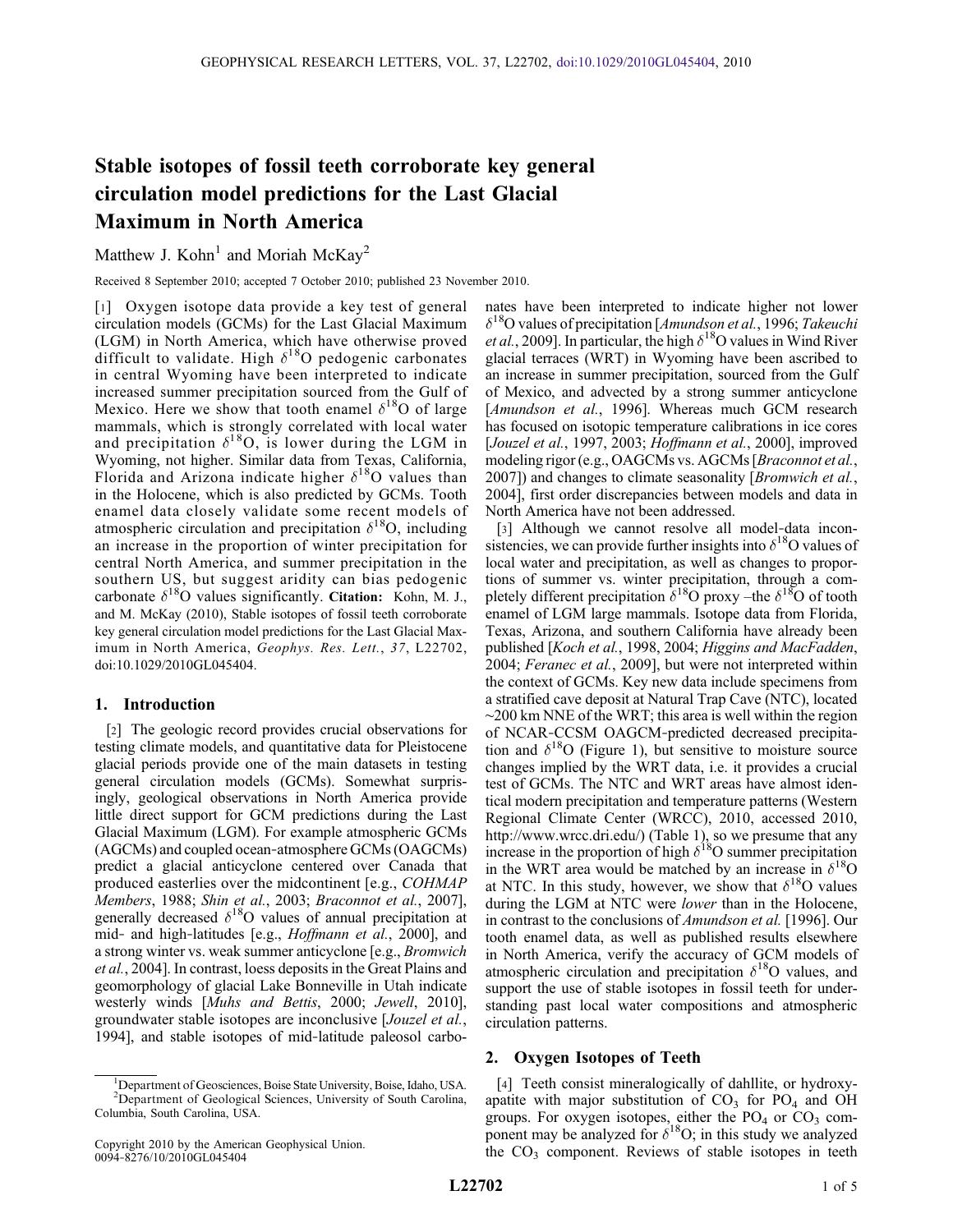

Figure 1. Sample localities, summer precipitation anomalies for the LGM vs. modern conditions [from Shin et al., 2003] (white lines are zero contours), and contours of change to mean annual  $\delta^{18}$ O of precipitation (solid lines; ECHAM model [Hoffmann et al., 2000]) and to JJA temperature (dashed lines [Shin et al., 2003]) for LGM vs. modern. Large arrow shows direction of LGM anticyclone predicted by GCM's [e.g., COHMAP Members, 1988]. Winter precipitation anomalies are negligible for the region considered, and winter and summer temperature anomalies are similar. Inset shows less distorted outline of Wyoming with relevant isotope and temperature contour. WRT = Wind River terraces studied by Amundson et al. [1996]; NTC = Natural Trap Cave. Both localities are within region of predicted drier summers, colder temperatures, and lower mean annual  $\delta^{18}$ O of precipitation during LGM. Topographically high areas in Wyoming are outlined in inset. T10, F9, HM, K4, and K98 are areas studied by Takeuchi et al. [2009], Feranec et al. [2009], Higgins and MacFadden [2004], Koch et al. [2004], and Koch et al. [1998], respectively.

are provided by Koch [1998, 2007], MacFadden [2000], Kohn and Cerling [2002] and Kohn and Dettman [2007]. In general, oxygen isotopes in tooth enamel reflect local water compositions [Kohn, 1996], which in turn proxies for precipitation. Different species may exhibit second‐order dependencies on relative humidity and different isotope offsets relative to other species, but in this study we focused on species whose modern representatives (same genus, subfamily, or family) are especially water dependent and exhibit mutually similar compositions in modern settings. Although different teeth mineralize at different times, there is as yet no evidence for ontogenetic differences in tooth  $\delta^{18}O$ values in large herbivores [Kohn et al., 1998, 2002], implying that any tooth may be analyzed to infer local water  $\delta^{18}O$ .

#### 3. Samples and Analysis

[5] Samples and methods are described in more detail in the auxiliary material. $<sup>1</sup>$  In brief, ages were grouped into</sup> "LGM" (20–25 ka), "post‐LGM" (13–20 ka), and Holocene (Holocene and historical specimens). We analyzed teeth from Bootherium bombifrons (woodland muskox), Bison

sp. (bison), Equus sp. (horse), and Mammuthus sp. (mammoth; Table 2) because (a) compositions of these groups are known to be particularly sensitive to local water compositions [Kohn and Cerling, 2002; Kohn and Dettman, 2007; Kohn and Fremd, 2007], (b) these teeth are common and many were made available for analysis, and (c) a large dataset already exists for modern representatives of the same genera, subfamilies and families. A single historical sample of Bos taurus from NTC was also analyzed. Sampling and analytical methods followed Kohn et al. [2005], which involves measuring isotope zoning along the length of a tooth, with chemical processing based on the work by Koch et al. [1997]. For converting tooth enamel compositions to water compositions (Table 2), we used the equations of Kohn and Dettman [2007] for the subfamily Bovinae (Bootherium, Bison, and Bos), Kohn and Fremd [2007] for Equus, and an average of these 2 equations for Mammuthus, noting that modern elephant compositions overlap those of Bovinae and Equidae [Kohn and Cerling, 2002]. Modern water compositions were inferred from regional trends in precipitation [Dutton et al., 2005], river water [Coplen and Kendall, 2000] or local water sources [Friedman, 2000].

# 4. Results and Discussion

[6] A plot of  $\delta^{18}$ O vs. time for NTC (Figure 2a) shows a systematic increase in mean  $\delta^{18}$ O from the LGM to the Holocene. Error bars in Figure 2 correspond to standard errors, and seasonal variation preserved as isotopic zoning contributes significantly to overall uncertainties. Standard errors are appropriate for comparing compositions from different times, although systematic errors in calibrations could cause compositions to be shifted systematically to higher or lower  $\delta^{18}$ O values. Large shifts appear to be ruled out, however, by the good correspondence between inferred water compositions for modern measurements  $(-15 \pm 2\%)$  vs. inferences from Bos compositions (c. −14‰). All data imply lower  $\delta^{18}$ O values for the LGM than for the Holocene:  $-1.0$  ± 2.0‰ for *Bison*,  $-1.2$  ± 2.0‰ for *Mammuthus*,  $-2.3 \pm 1.1\%$  for *Bootherium*, and  $-2.6 \pm 2.0\%$  for *Equus* (average of  $-1.8 \pm 1.6\%$ ); all errors 2 s.e.). These data are most consistent with GCM model predictions that glacial age  $\delta^{18}$ O values were lower by c. 2‰ than modern values [Hoffmann et al., 2000], and wholly different from interpretations of *Amundson et al.* [1996] that glacial-age  $\delta^{18}O$ values were higher by c. 5‰. Geographic differences between NTC and WRT could not induce these differences, as modern and predicted LGM precipitation patterns are so similar (Table 1 and Figure 2). Our isotopic results have important implications for atmospheric circulation patterns

Table 1. Modern Climate Data for Sites Near NTC and WRT<sup>a</sup>

| Month      |        |        | М    | А    | M    |      |      | А    |      |      |        |        | Ave.  |
|------------|--------|--------|------|------|------|------|------|------|------|------|--------|--------|-------|
| NTC Precip | 10.9   | 8.3    | 10.7 | 20.7 | 33.8 | 34.8 | 17.3 | 13.2 | 23.4 | 18.5 | 10.5   | 9.3    | 211.3 |
| WRT Precip | 4.7    | 5.2    | 10.3 | 26.9 | 44.2 | 34.1 | 19.5 | 14.1 | 21.4 | 17.2 | 8.9    | 5.5    | 212.1 |
| NTC Temp   | $-7.8$ | $-3.9$ |      | 7.3  | 12.5 | 17.7 | 22.0 | 20.4 | 14.2 | 7.6  | $-0.1$ | $-6.3$ | 7.1   |
| WRT Temp   | $-7.8$ | $-4.3$ |      | 6.6  | 12.5 | 17.2 | 21.5 | 20.0 | 14.5 | 8.0  | $-0.8$ | $-6.4$ | 6.8   |

a Precipitation is in mm/month, temperature is in °C. Stations used were Shell and Lovell (NTC), and Diversion, Morton 1, Pavillion, Riverton (downtown), and Shoshoni for WRT. The standard deviation for WRT mean annual averages is ∼24 mm/yr (precipitation) and 0.5 °C (temperature).

<sup>1</sup> Auxiliary materials are available in the HTML. doi:10.1029/ 2010GL045404.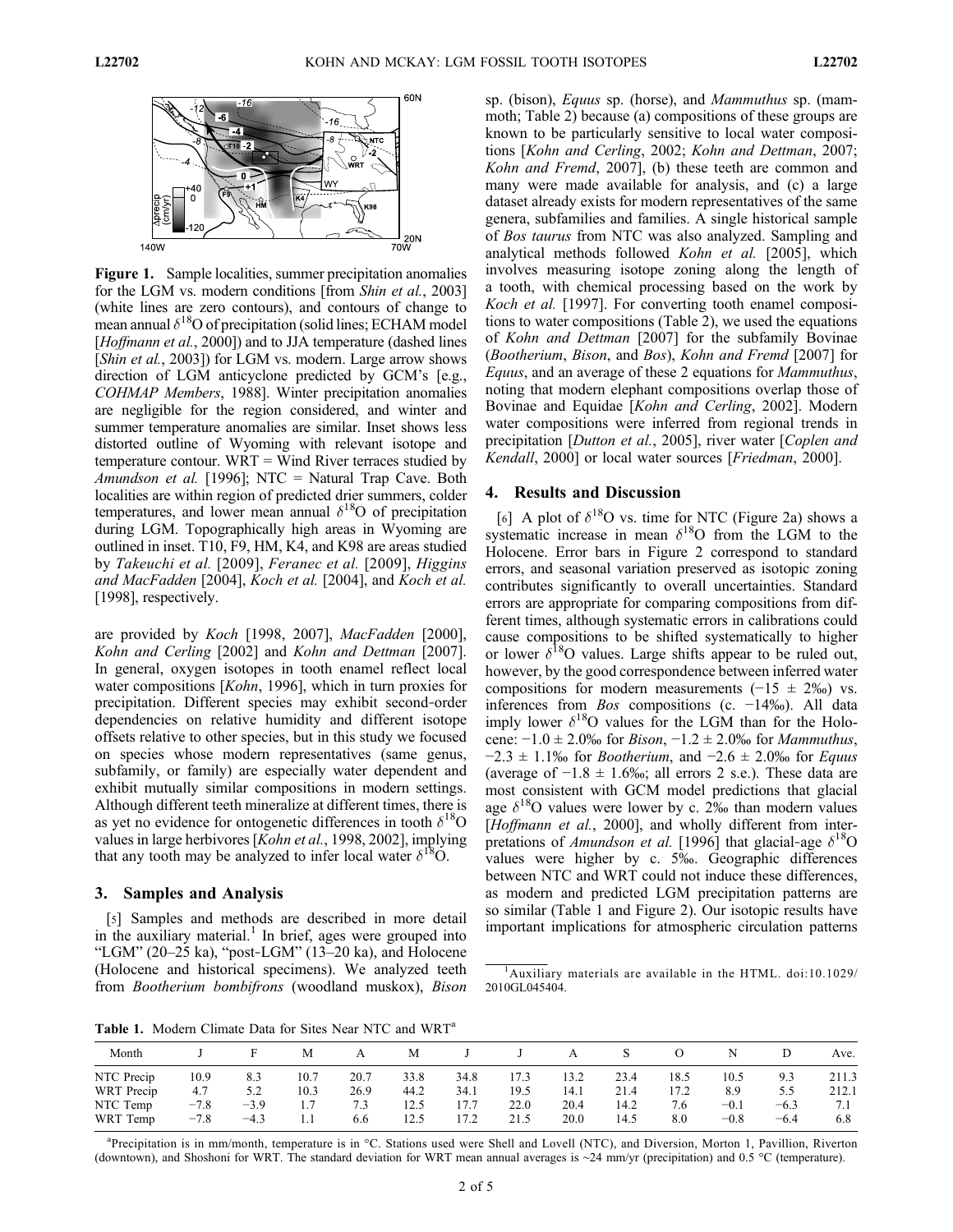**Table 2.** Means $\pm 2$  s.e. for Tooth Enamel  $\delta^{18}O$  From Natural Trap Cave, Wyoming, and Calculated  $\delta^{18}O$  of Local Water<sup>a</sup>

| Genus             | Tooth LGM-     | Tooth Post-LGM | Tooth Holocene | Water LGM       | Water Post-LGM  | Water Holocene |
|-------------------|----------------|----------------|----------------|-----------------|-----------------|----------------|
| <b>Bison</b>      | $17.8 \pm 1.6$ | $17.7 \pm 1.1$ | $18.7 \pm 0.9$ | $-15.2\pm1.8$   | $-15.2 \pm 1.2$ | $-14.2\pm1.0$  |
| <b>Bootherium</b> | $16.6 \pm 0.6$ | $17.4 \pm 0.8$ | $18.7 \pm 0.9$ | $-16.4\pm0.6$   | $-15.6\pm0.8$   | $-14.2\pm1.0$  |
| Equus             | $16.9 \pm 0.3$ | $18.2 \pm 0.5$ |                | $-17.6 \pm 0.4$ | $-16.0\pm0.6$   | $-15.0\pm2.0$  |
| <i>Mammuthus</i>  | $17.4 \pm 0.4$ | $18.6 \pm 0.4$ |                | $-16.2\pm0.4$   | $-14.9\pm0.5$   | $-15.0\pm2.0$  |

a Oxygen isotope compositions relative to V‐SMOW. A complete tabulation of data is available in the supporting file.

during glacial periods, and the accuracy of recent GCM models overall.

[7] Modern precipitation patterns in central-western North America including Wyoming are dominated by moisture from the Pacific during the winter, with contributions from the Gulf of Mexico during the summer. Summer moisture from the Gulf of Mexico has higher  $\delta^{18}$ O values, because of higher temperatures of precipitation and of the moisture source [e.g., *Vachon et al.*, 2010]. During glacial periods, the North American icecap should have induced anticyclonic circulation across central North America (large arrow in Figure 1 [COHMAP Members, 1988]). This circulation, in turn, should have drawn additional moisture from the Gulf of Mexico and Gulf of California/Pacific into the southern United States and northern Mexico. Presumably, this circulation induced higher  $\delta^{18}$ O values and summer precipitation amounts over some region of the continent. Some GCM's do predict such increased precipitation and  $\delta^{18}$ O values in the southern US and northern Mexico (Figure 1). Outside of Wyoming, fossils from central Texas are the best characterized isotopically and chronologically, and oxygen isotope data for the same mammal genera there in fact show higher LGM  $\delta^{18}$ O values than post-LGM or modern compositions [Koch et al., 2004; Dutton et al., 2005] (Figure 2b), consistent with this prediction. Calculated Pleistocene water  $\delta^{18}$ O values from Florida (−1.5‰ [Koch et al., 1998]), Arizona (−5.5‰ [Higgins and MacFadden, 2004]) and southern California (−8‰ [Feranec et al., 2009]) are also similar to or higher than modern estimates:  $-3.5, -8.0,$  and  $-7.5%$ , respectively (data from Coplen and Kendall [2000] and Friedman

[2000]). The main question, however, is the degree to which such high  $\delta^{18}$ O moisture penetrated northwards. Contra Amundson et al. [1996], our data demonstrate that enhanced transport of moisture from the Gulf of Mexico could not have advanced as far north as Wyoming. That is, our data strongly support the accuracy of some GCM models, including the occurrence of lower  $\delta^{18}O$  values in Wyoming, and a decreased proportion of (high  $\delta^{18}O$ ) summer precipitation [Hoffmann et al., 2000; Shin et al., 2003]. Recent OAGCMs now suggest an increase in proportion of summer precipitation [e.g., Laine et al., 2009] and appear inconsistent with our data. A proper comparison, however, will require incorporating oxygen isotopes in several such models, especially because Wyoming is near the transition between zones of increased vs. decreased precipitation, and different models predict different locations for that transition [e.g., *Hoffmann et al.*, 2000; Braconnot et al., 2007; Laine et al., 2009]. In that regard, LGM precipitation and isotopic data from Wyoming provide particularly sensitive tests of GCM accuracy.

[8] Reinterpretation of the high  $\delta^{18}$ O values of WRT pedogenic carbonates requires consideration of several factors. Such carbonate values depend principally on temperature of precipitation and on soil water  $\delta^{18}$ O values. First, we note that pedogenic carbonate typically forms during the hottest and driest season. Maximum temperatures during the central Wyoming summer average ∼20 °C today, so large decreases in temperature are theoretically permitted before reaching the freezing point of water. In fact, LGM temperatures in central Wyoming are predicted to have been at least ∼8°C cooler than today [Shin et al., 2003], inducing



Figure 2. (a) Mean  $\delta^{18}$ O of tooth enamel vs. time for faunas from NTC. Band labeled "GCM" assumes essentially linear change to precipitation  $\delta^{18}$ O from LGM to 10 ka [*Bartlein et al.*, 1998; *Kutzbach et al.*, 1998], with limits defined by water compositions estimated from regional precipitation (−15‰) and from modern cow (−14‰). Model prediction labeled "A96" is expected composition based on pedogenic carbonate values from Wind River terraces [Amundson et al., 1996], assuming these reflect precipitation  $\delta^{18}O$  only. Gray shaded band is time of LGM. Observations show good correspondence with GCM, but not with A96, and imply decreased transport of summer moisture from the Gulf of Mexico. Inset shows proportion of precipitation that falls each month in the NTC vs. WRT areas (Table 2), and demonstrates comparable modern precipitation patterns. (b) Mean  $\delta^{18}$ O of tooth enamel vs. time for faunas from central Texas [*Koch et al.*, 2004], showing good correspondence with GCM model.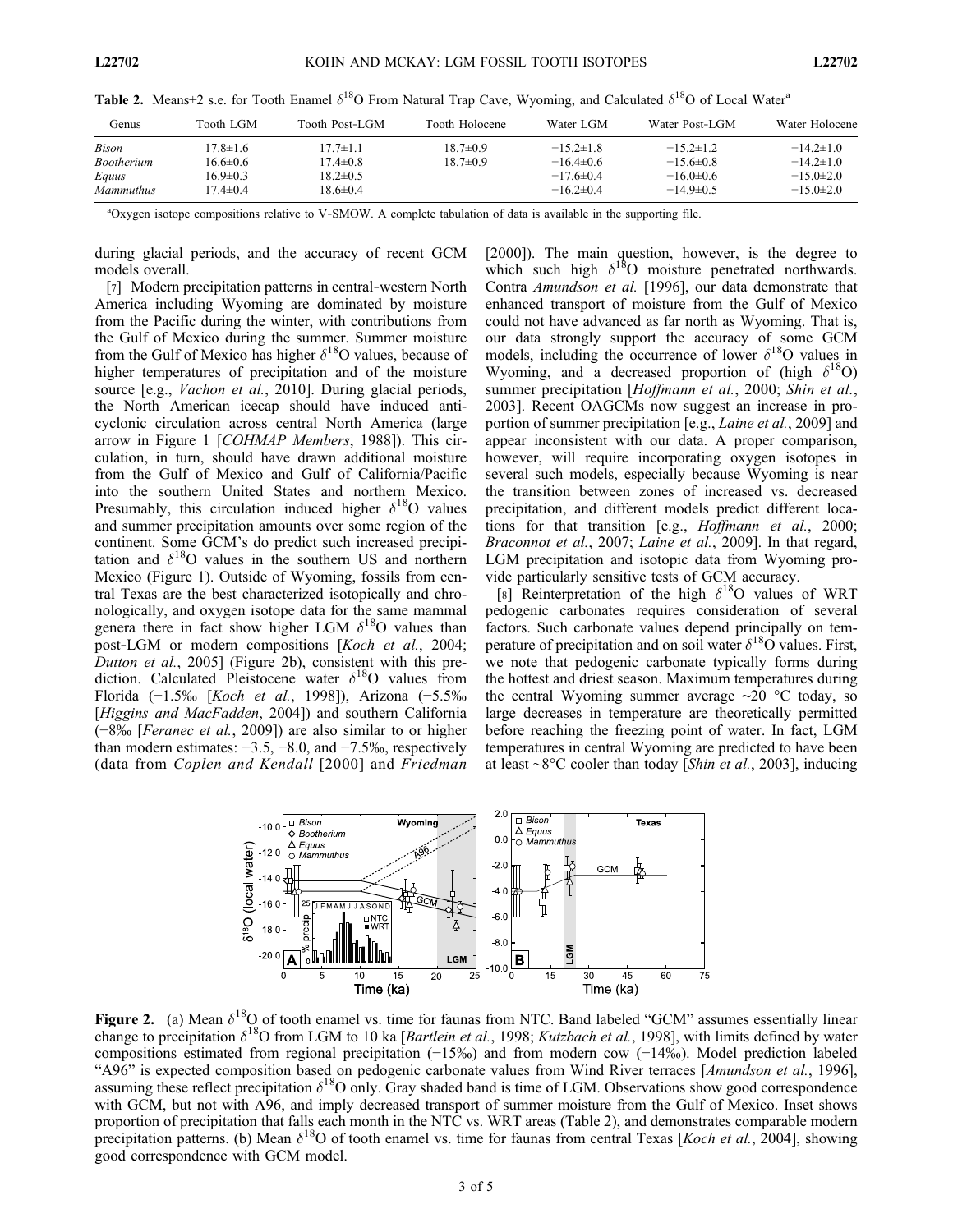a ∼2‰ upward shift to pedogenic carbonate relative to modern values. This temperature effect would offset any LGM decrease in precipitation  $\delta^{18}O$ . Second, aridity in Wyoming can strongly influence local  $\delta^{18}$ O values. For example, local water compositions in modern closed‐basin lakes in Wyoming, including the Wind River Range, can be enriched relative to local precipitation and open lakes by as much as 10–15‰ [Henderson and Shuman, 2009]. Such an isotopic enrichment might be less during cooler glacial periods with less evaporation potential, but might well attain 5–10‰, as required to explain the pedogenic carbonate data. Tooth enamel  $\delta^{18}$ O values are not expected to show such a strong aridity effect, however, because the mammals we analyzed obtain a substantial portion of their oxygen from drinking water, and there are no closed basin lakes in the NTC area. Similar arguments apply to paleosol carbonate data from eastern Washington [Takeuchi et al., 2009]. Pleistocene  $\delta^{18}$ O values that are 2–3‰ higher than in the Holocene could readily reflect both decreased temperature (at least 8 °C [Shin et al., 2003]; Figure 1) and higher aridity (indicated by higher  $\delta^{13}$ C values).

[9] In sum, we view the tooth enamel  $\delta^{18}$ O data as more directly reflective of local surface water and precipitation compositions than pedogenic carbonates. These data strongly support some GCM models for the LGM that indicate a reduced proportion of summer precipitation and decreased  $\delta^{18}$ O values in central North America, and increased  $\delta^{18}$ O values and proportion of summer precipitation in the southern and southwestern United States (Figure 2a). Previously published high  $\delta^{18}$ O values from glacial-age pedogenic carbonates [Amundson et al., 1996; Takeuchi et al., 2009] more likely result from both reduced temperature and evaporative enrichment of local soil waters. Important tests of LGM GCM's might include analysis of more sites from the Rocky Mountains, which should show especially depleted  $\delta^{18}$ O values.

[10] **Acknowledgments.** We are extremely grateful to Larry Martin for making so many specimens available for isotopic analysis, Daniel<br>Williams for his help deciphering <sup>14</sup>C ages and NTC stratigraphy, and three anonymous reviewers for their incisive and helpful comments. We also thank J.M. Law for laboratory assistance. Funded by NSF grants ATM 0400532 and EAR 0819837 to MJK.

## References

- Amundson, R. G., O. A. Chadwick, C. Kendall, Y. Wang, and M. J. DeNiro (1996), Isotopic evidence for shifts in atmospheric circulation patterns during the late Quaternary in mid-North America, Geology, 24, 23–26, doi:10.1130/0091-7613(1996)024<0023:IEFSIA>2.3.CO;2.
- Bartlein, P. J., K. H. Anderson, P. M. Anderson, M. E. Edwards, C. J. Mock, R. S. Thompson, R. S. Webb, T. Webb III, and C. Whitlock (1998), Paleoclimate simulations for North America over the past 21,000 years: Features of the simulated climate and comparisons with paleoenvironmental data, Quat. Sci. Rev., 17, 549-585, doi:10.1016/ S0277-3791(98)00012-2.
- Braconnot, P., et al. (2007), Results of PMIP2 coupled simulations of the mid‐Holocene and Last Glacial Maximum—Part 1: Experiments and large‐scale features, Clim. Past, 3, 261–277, doi:10.5194/cp-3-261-2007.
- Bromwich, D. H., E. R. Toracinta, H. Wei, R. J. Oglesby, J. L. Fastook, and T. J. Hughes (2004), Polar MM5 simulations of the winter climate of the Laurentide Ice Sheet at the LGM, J. Clim., 17, 3415–3433, doi:10.1175/ 1520-0442(2004)017<3415:PMSOTW>2.0.CO;2.
- COHMAP Members (1988), Climatic changes of the last 18,000 years: Observations and model simulations, Science, 241, 1043–1052, doi:10.1126/science.241.4869.1043.
- Coplen, T. B., and C. Kendall (2000), Stable hydrogen and oxygen isotope ratios for selected sites of the U.S. Geological Survey's NASQAN and

benchmark surface‐water networks, U.S. Geol. Surv. Open File Rep., 00‐160.

- Dutton, A., B. H. Wilkinson, J. M. Welker, G. J. Bowen, and K. C. Lohmann (2005), Spatial distribution and seasonal variation in  $^{18}O/^{16}O$ of modern precipitation and river water across the conterminous USA, Hydrol. Processes, 19, 4121–4146, doi:10.1002/hyp.5876.
- Feranec, R. S., E. A. Hadly, and A. Paytan (2009), Stable isotopes reveal seasonal competition for resources between late Pleistocene bison (Bison) and horse (Equus) from Racho La Brea, southern California, Palaeogeogr. Palaeoclimatol. Palaeoecol., 271, 153–160, doi:10.1016/ j.palaeo.2008.10.005.
- Friedman, I. (2000), Database of surface and ground water samples analyzed for deuterium and oxygen‐18 from the western states of Arizona, California, Colorado, Idaho, Montana, Nevada, New Mexico, Oregon, Utah, Washington, and Wyoming., U.S. Geol. Surv. Open File Rep., 00‐388.
- Henderson, A. K., and B. N. Shuman (2009), Hydrogen and oxygen isotopic compositions of lake water in the western United States, Geol. Soc. Am. Bull., 121, 1179–1189, doi:10.1130/B26441.1.
- Higgins, P., and B. J. MacFadden (2004), "Amount effect" recorded in oxygen isotopes of Late Glacial horse (Equus) and bison (Bison) teeth from the Sonoran and Chihuahuan deserts, southwestern United States, Palaeogeogr. Palaeoclimatol. Palaeoecol., 206, 337–353, doi:10.1016/ j.palaeo.2004.01.011.
- Hoffmann, G., J. Jouzel, and V. Masson (2000), Stable water isotopes in atmospheric general circulation models, Hydrol. Processes, 14, 1385–1406, doi:10.1002/1099-1085(20000615)14:8<1385:: AID-HYP989>3.0.CO;2-1.
- Jewell, P. W. (2010), River incision, circulation, and wind regime of Pleistocene Lake Bonneville, USA, Palaeogeogr. Palaeoclimatol. Palaeoecol., 293, 41–50, doi:10.1016/j.palaeo.2010.04.028.
- Jouzel, J., R. D. Koster, R. J. Suozzo, and G. L. Russell (1994), Stable water isotope behavior during the Last Glacial Maximum: A general circulation model analysis, J. Geophys. Res., 99(D12), 25,791-25,801, doi:10.1029/94JD01819.
- Jouzel, J., et al. (1997), Validity of the temperature reconstruction from water isotopes in ice cores, *J. Geophys. Res.*, 102(C12), 26,471-26,487, doi:10.1029/97JC01283.
- Jouzel, J., F. Vimeux, N. Caillon, G. Delaygue, G. Hoffmann, V. Masson‐ Delmotte, and F. Parrenin (2003), Magnitude of isotope/temperature scaling for interpretation of central Antarctic ice cores, J. Geophys. Res., 108(D12), 4361, doi:10.1029/2002JD002677.
- Koch, P. L. (1998), Isotopic reconstruction of past continental environments, Annu. Rev. Earth Planet. Sci., 26, 573–613, doi:10.1146/annurev. earth.26.1.573.
- Koch, P. L. (2007), Isotopic study of the biology of modern and fossil vertebrates, in Stable Isotopes in Ecology and Environmental Science, edited by R. Michener and K. Lajtha, pp. 99–154, doi:10.1002/ 9780470691854.ch5, Blackwell, Boston, Mass.
- Koch, P. L., N. Tuross, and M. L. Fogel (1997), The effects of sample treatment and diagenesis on the isotopic integrity of carbonate in biogenic hydroxylapatite, J. Archaeol. Sci., 24, 417-429, doi:10.1006/ jasc.1996.0126.
- Koch, P. L., K. A. Hoppe, and S. D. Webb (1998), The isotopic ecology of late Pleistocene mammals in North America: Part 1. Florida, Chem. Geol., 152, 119–138, doi:10.1016/S0009-2541(98)00101-6.
- Koch, P. L., N. S. Diffenbaugh, and K. A. Hoppe (2004), The effects of late Quaternary climate and  $pCO_2$  change on  $C_4$  plant abundance in the south-central United States, Palaeogeogr. Palaeoclimatol. Palaeoecol.,
- 207, 331–357, doi:10.1016/S0031-0182(04)00046-X.<br>Kohn, M. J. (1996), Predicting animal ™<sup>18</sup>O: Accounting for diet and physiological adaptation, Geochim. Cosmochim. Acta, 60, 4811–4829, doi:10.1016/S0016-7037(96)00240-2.
- Kohn, M. (2004), Comment: Tooth enamel mineralization in ungulates: Implications for recovering a primary isotopic time‐series by B. H. Passey and T. E. Cerling (2002), Geochim. Cosmochim. Acta, 68, 403–405, doi:10.1016/S0016-7037(03)00443-5.
- Kohn, M. J., and T. E. Cerling (2002), Stable isotope compositions of biological apatite, Rev. Mineral. Geochem., 48, 455–488, doi:10.2138/ rmg.2002.48.12.
- Kohn, M. J., and D. L. Dettman (2007), Paleoaltimetry from stable isotope compositions of fossils, Rev. Mineral. Geochem., 66, 119–154, doi:10.2138/rmg.2007.66.5.
- Kohn, M. J., and T. J. Fremd (2007), Tectonic controls on isotope compositions and species diversification, John Day Basin, central Oregon, PaleoBios,  $27, 48 - 61$ .
- Kohn, M. J., M. J. Schoeninger, and J. W. Valley (1998), Variability in herbivore tooth oxygen isotope compositions: Reflections of seasonality or developmental physiology?, Chem. Geol., 152, 97–112, doi:10.1016/ S0009-2541(98)00099-0.